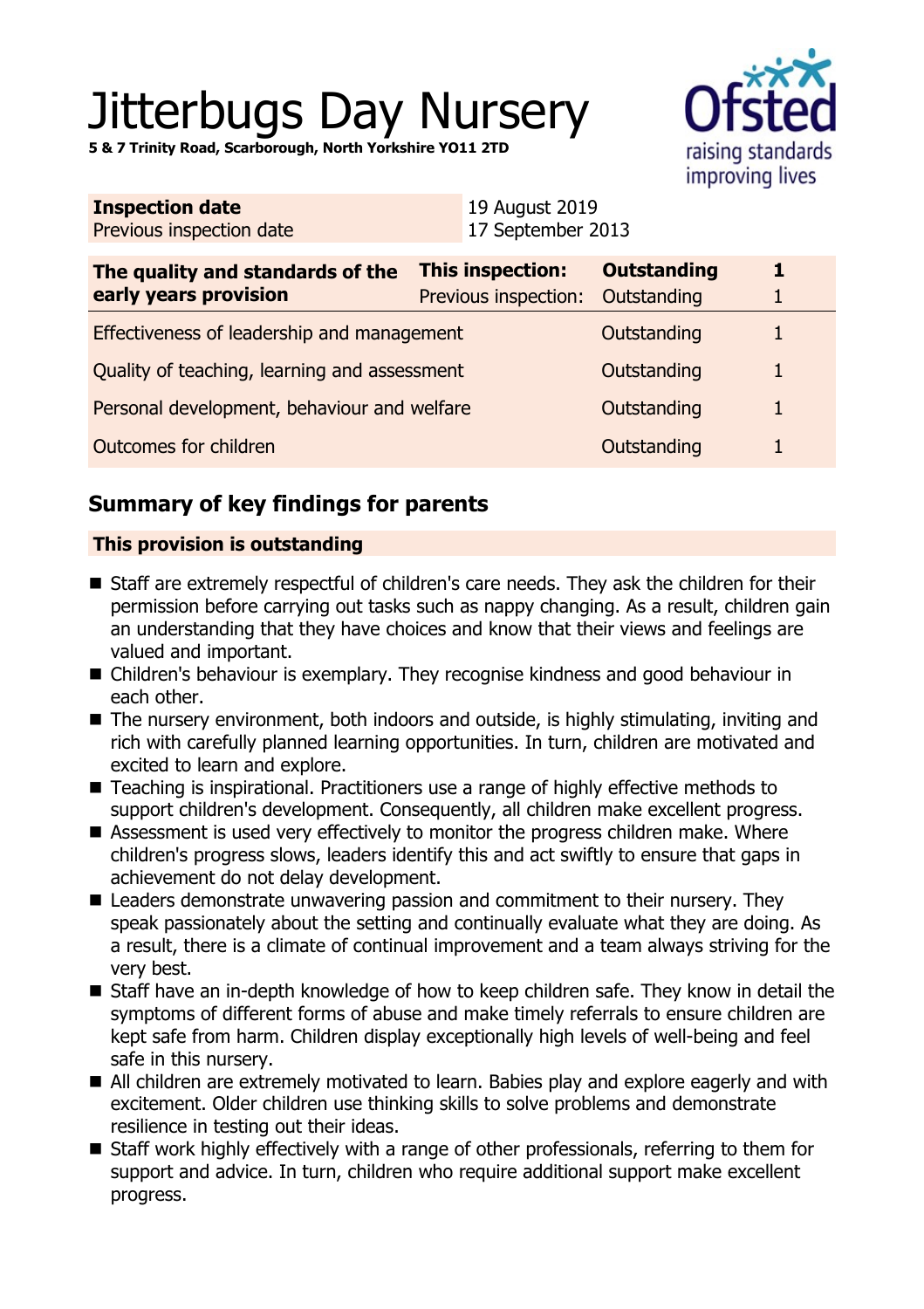## **What the setting needs to do to improve further**

## **To further improve the quality of the early years provision the provider should:**

■ continue to build on the already exceptional outdoor learning opportunities for children.

## **Inspection activities**

- The inspector viewed all areas of the premises used by children, including the outdoor environment.
- $\blacksquare$  The inspector observed the quality of teaching during activities and assessed the impact this has on children's learning.
- $\blacksquare$  The inspector held a meeting with the manager and spoke with the staff and children at appropriate times during the inspection.
- The inspector looked at children's records, planning documentation, evidence of the suitability of staff working in the provision and a range of other documentation, including policies and procedures
- $\blacksquare$  The inspector spoke to a group of parents during the inspection and took account of their view.
- $\blacksquare$  The inspector completed a joint observation with the nursery manager.

## **Inspector**

Sarah Kelly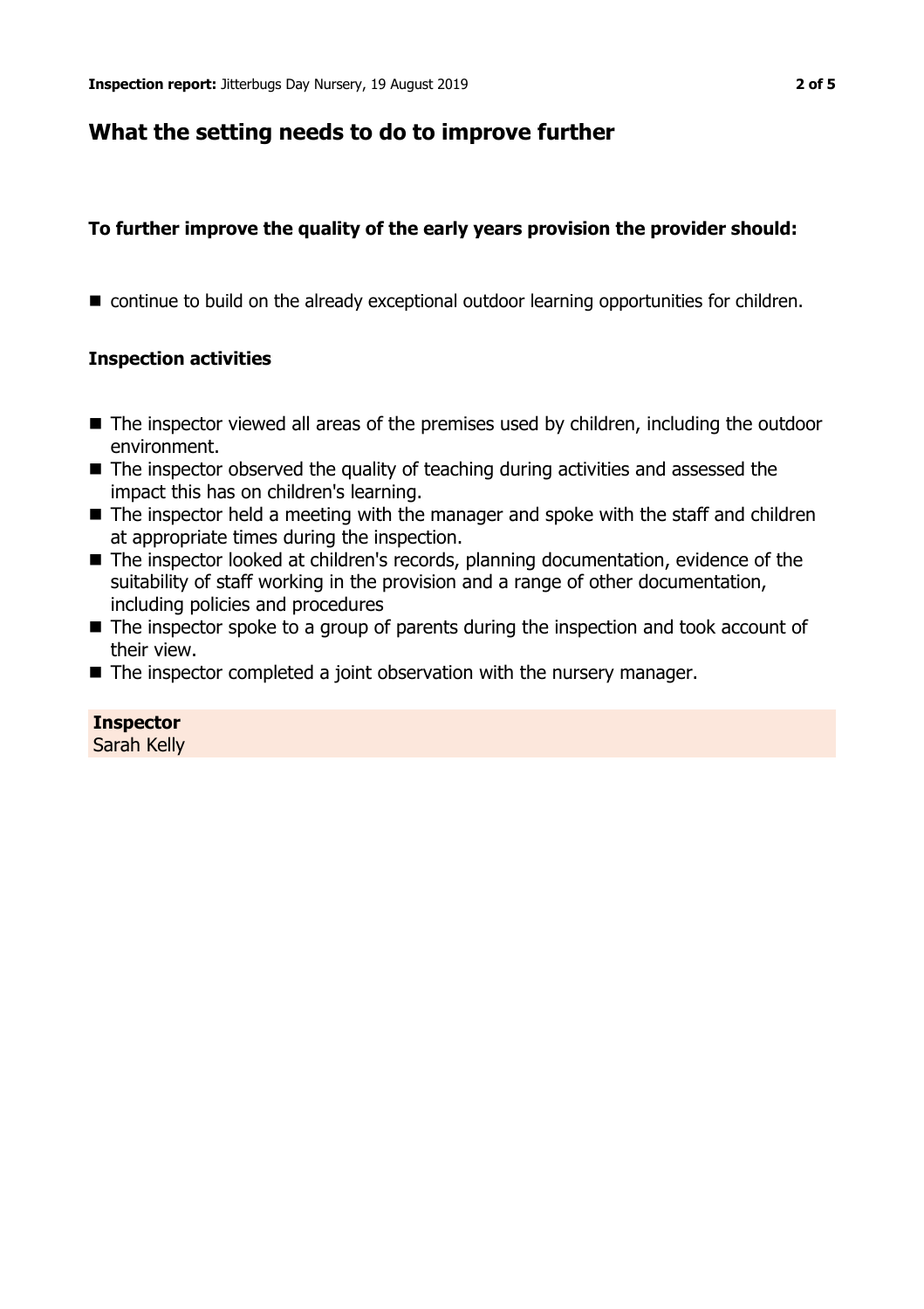## **Inspection findings**

## **Effectiveness of leadership and management is outstanding**

Passionate and ambitious leaders seek excellence in all they do. They continually evaluate the nursery and plan timely improvements to make things better for the children here. Safeguarding is effective. Leaders ensure that staff receive regular updates and reminders of their roles in keeping children safe. In turn, staff display a thorough knowledge of the different forms of abuse and are extremely confident to take appropriate action to keep children safe. Staff listen to children and demonstrate extremely respectful behaviour towards them. As a result, children feel safe and display excellent behaviour towards each other. Leaders monitor children's progress closely and take swift action when gaps start to emerge. This ensures that all children make excellent progress.

## **Quality of teaching, learning and assessment is outstanding**

Staff provide children with an extraordinary range of stimulating and challenging activities both indoors and outdoors. Consequently, all children display exceptionally high levels of motivation and enthusiasm for their learning. Activities are meticulously planned to provide challenge for the most able pre-school children. For example, a group of children play excitedly in water, filling and emptying three-dimensional shape containers. Staff use highly challenging questions alongside a range of mathematical language such as 'triangular', 'prism' and 'capacity'. In turn, children think critically and make excellent progress in their understanding of measure. Outdoors, children use blocks and ramps to build structures. Staff model excellent language and use questions to extend children's thinking. This supports children to develop excellent communication and language skills. Babies delight in messy play, supported by staff who skilfully use words and gestures alongside their play. This language-rich environment ensures the youngest children begin to develop effective communication skills from the earliest stage.

## **Personal development, behaviour and welfare are outstanding**

Staff respond to babies' and children's care needs with utmost sensitivity and respect. They consistently seek children's permission to support them with personal care needs. In turn, children learn that they have choices and that their views are important. While children have their nappies changed, staff talk to them about why, for example, they need nappy cream applying. This supports children to feel comfortable and safe. Babies form very secure attachments with their key person. This in turn helps them to develop independence and confidence as they explore the environment. Children's behaviour is exceptional. They play cooperatively and respectfully with each other and share resources willingly. Children gain a very positive sense of themselves and this helps prepare them for the next stage of their education.

## **Outcomes for children are outstanding**

Children make excellent progress. Leaders are committed to monitoring children's assessments and this ensures that any emerging gaps are addressed immediately. For example, younger children receive focused activities to develop their speech when progress with this shows signs of slowing. As a result, all children are achieving well. Staff prioritise teaching key skills and this prepares children exceptionally well for school.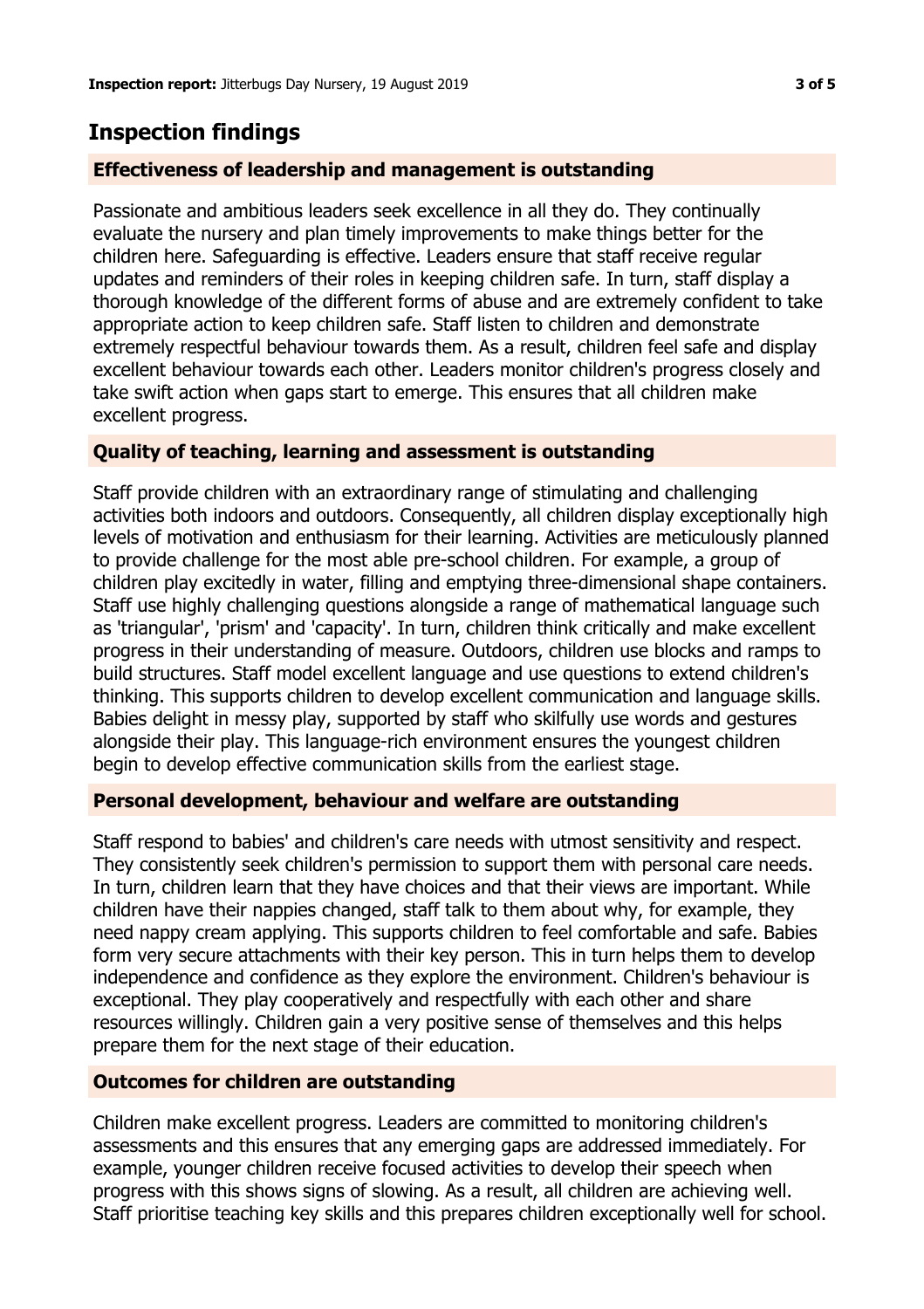## **Setting details**

| Unique reference number                             | 400096                                                                               |  |
|-----------------------------------------------------|--------------------------------------------------------------------------------------|--|
| <b>Local authority</b>                              | North Yorkshire                                                                      |  |
| <b>Inspection number</b>                            | 10117599                                                                             |  |
| <b>Type of provision</b>                            | Childcare on non-domestic premises                                                   |  |
| <b>Registers</b>                                    | Early Years Register, Compulsory Childcare<br>Register, Voluntary Childcare Register |  |
| Day care type                                       | Full day care                                                                        |  |
| Age range of children                               | $0 - 4$                                                                              |  |
| <b>Total number of places</b>                       | 72                                                                                   |  |
| Number of children on roll                          | 144                                                                                  |  |
| Name of registered person                           | Jitterbugs Nursery Limited                                                           |  |
| <b>Registered person unique</b><br>reference number | RP535290                                                                             |  |
| Date of previous inspection                         | 17 September 2013                                                                    |  |
| Telephone number                                    | 01723 370977                                                                         |  |

Jitterbugs Day Nursery registered in 1999. It is privately owned and managed, and is situated in Scarborough, North Yorkshire. The nursery employs 19 members of childcare staff. Of these, all but two hold appropriate early years qualifications at level 3 or above, including two with qualified teacher status. The nursery opens Monday to Friday, all year round, from 7.45am until 6pm. It provides funded early education for two-, three- and four-year-olds. Care is provided for older children before and after school and in the school holidays.

This inspection was carried out by Ofsted under sections 49 and 50 of the Childcare Act 2006 on the quality and standards of provision that is registered on the Early Years Register. The registered person must ensure that this provision complies with the statutory framework for children's learning, development and care, known as the early years foundation stage.

Any complaints about the inspection or the report should be made following the procedures set out in the guidance Complaints procedure: raising concerns and making complaints about Ofsted, which is available from Ofsted's website: www.ofsted.gov.uk. If you would like Ofsted to send you a copy of the guidance, please telephone 0300 123 4234, or email [enquiries@ofsted.gov.uk.](mailto:enquiries@ofsted.gov.uk)